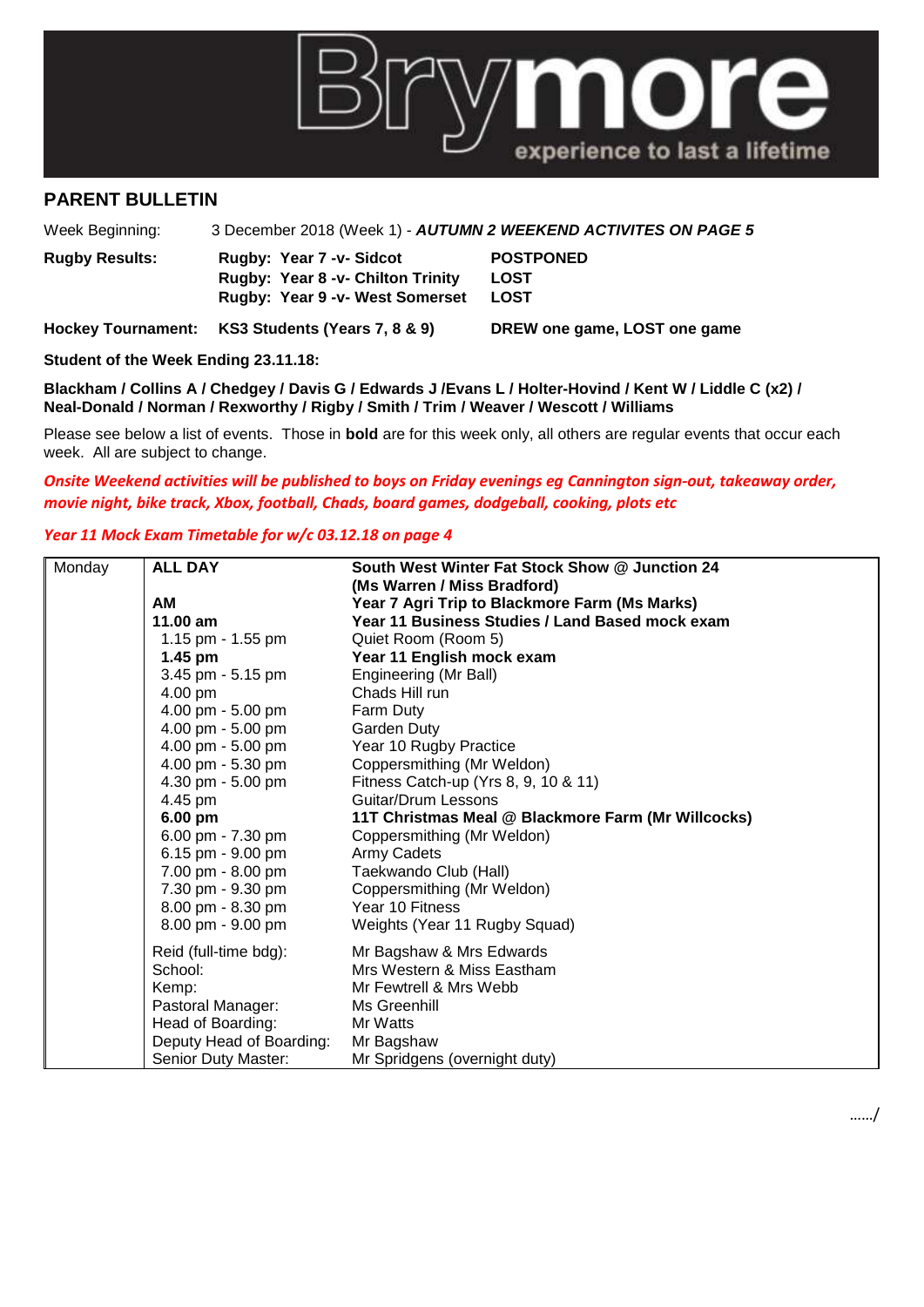| Tuesday   | 8.40 am - 9.00 am                  | SSLT (Head's Office)                                                     |  |  |
|-----------|------------------------------------|--------------------------------------------------------------------------|--|--|
|           | $9.00$ am                          | Year 11 Maths mock exam                                                  |  |  |
|           | 1.15 pm                            | <b>School Council (Meeting Room)</b>                                     |  |  |
|           | 1.30 pm - 3.00 pm                  | Table Cricket (selected students will be advised) (Rm 12)                |  |  |
|           | 1.15 pm - 1.55 pm                  | Quiet Room (Room 5)                                                      |  |  |
|           | 2.00 pm                            | Year 11 English mock exam                                                |  |  |
|           | 3.00 pm (TIME TBC)                 | Rugby: Year 7 -v- All Schools (Away @ Chilton Trinity)                   |  |  |
|           | 3.00 pm (TIME TBC)                 | Hockey: Year 10/11 -v- Chilton Trinity (Away)                            |  |  |
|           | 3.45 pm - 5.15 pm                  | Tool Making/Engineering (Mr Ball)                                        |  |  |
|           | 4.00 pm                            | Chads Hill run                                                           |  |  |
|           | 4.00 pm - 5.00 pm                  | Farm Duty                                                                |  |  |
|           | 4.00 pm - 5.00 pm                  | Year 9 Rugby                                                             |  |  |
|           | 4.00 pm - 5.30 pm                  | Welding (Mr Weldon)                                                      |  |  |
|           | 4.30 pm - 5.00 pm                  | Year 8 Fitness                                                           |  |  |
|           | 4.45 pm                            | <b>Guitar Lessons</b>                                                    |  |  |
|           | 5.15 pm - 6.00 pm                  | Wood Carving (Mr Ball)                                                   |  |  |
|           | 6.00 pm - 7.30 pm                  | Welding (Mr Weldon)                                                      |  |  |
|           | 7.30 pm - 8.15 pm                  | Bike Track (Mrs Long)                                                    |  |  |
|           | 7.30 pm - 8.15 pm                  | Lego Club (Mrs Webb)                                                     |  |  |
|           | 7.30 pm - 9.00 pm                  | Welding (Mr Weldon)                                                      |  |  |
|           | 8.00 pm - 8.30 pm                  | Year 11 Fitness                                                          |  |  |
|           | 8.00 pm - 9.00 pm                  | Weights (Year 10 Rugby Squad)                                            |  |  |
|           |                                    |                                                                          |  |  |
|           | Reid (full-time bdg):              | Mrs Long & Mrs Edwards                                                   |  |  |
|           | School:                            | Mrs Western & Miss Eastham                                               |  |  |
|           | Kemp:                              | Mr Fewtrell & Mrs Webb                                                   |  |  |
|           | Pastoral Manager:                  | Ms Greenhill                                                             |  |  |
|           | Head of Boarding:                  | (Day) Mr Watts                                                           |  |  |
|           | Deputy Head of Boarding:           | Mr Bagshaw                                                               |  |  |
|           | Senior Duty Master:<br>SLT Member: | Mr Spridgens<br>Mr Thomas                                                |  |  |
| Wednesday | 9.00 am                            | Year 11 Science mock exam                                                |  |  |
|           | 1.15 pm - 1.55 pm                  | Quiet Room (Room 5)                                                      |  |  |
|           | 1.30 pm                            | Year 11 DT mock exam                                                     |  |  |
|           | 3.45 pm - 5.15 pm                  | Archery (Mr Ball)                                                        |  |  |
|           | 4.00 pm                            | Chads Hill run                                                           |  |  |
|           | 4.00 pm - 5.00 pm                  | Farm Duty                                                                |  |  |
|           | 4.00 pm - 5.00 pm                  | <b>Garden Duty</b>                                                       |  |  |
|           | 4.00 pm - 5.00 pm                  | Year 7 & 8 Rugby                                                         |  |  |
|           | 4.00 pm - 5.30 pm                  | Blacksmithing (Mr Weldon)                                                |  |  |
|           | 4.15 pm - 5.00 pm                  | Board Games - School House (Miss Eastham)                                |  |  |
|           | 4.30 pm - 5.00 pm                  | Year 9 Fitness                                                           |  |  |
|           | 5.00 pm                            | Rugby: Year 8 @ B&A RFC (friendly tournament)                            |  |  |
|           | 6.00 pm                            | Rugby Area Finals: Year 10 -v- Robert Blake @ B&A RFC                    |  |  |
|           | 6.00 pm - 7.30 pm                  | Blacksmithing (Mr Weldon)                                                |  |  |
|           | 7.15 pm - 8.00 pm                  | Arts & Crafts - Reid House (Mrs Edwards)                                 |  |  |
|           | 6.00 pm - 7.30 pm                  | Welding (Mr Weldon)                                                      |  |  |
|           | 7.30 pm                            | Young Farmers Club (LRC) Cancelled for this week only due to Rugby Final |  |  |
|           | 7.30 pm - 9.00 pm                  | Blacksmithing (Mr Weldon)                                                |  |  |
|           | 7.30 pm - 9.00 pm                  | Weights (Year 10&11 Rugby Squad)                                         |  |  |
|           | 7.45 pm - 8.30 pm                  | Athletics - MUGA (Invite Only)                                           |  |  |
|           | Reid (full-time bdg):              | Mrs Long & Mrs Edwards                                                   |  |  |
|           | School:                            | Mrs Western & Miss Eastham                                               |  |  |
|           | Kemp:                              | Mr Fewtrell & Mrs Webb                                                   |  |  |
|           | Pastoral Manager:                  | Ms Greenhill                                                             |  |  |
|           | Head of Boarding:                  | Mr Watts                                                                 |  |  |
|           | Deputy Head of Boarding:           | Mr Bagshaw                                                               |  |  |
|           | Senior Duty Master:                | Mr Spridgens                                                             |  |  |
|           | SLT Member:                        | Mr Winter                                                                |  |  |
|           |                                    |                                                                          |  |  |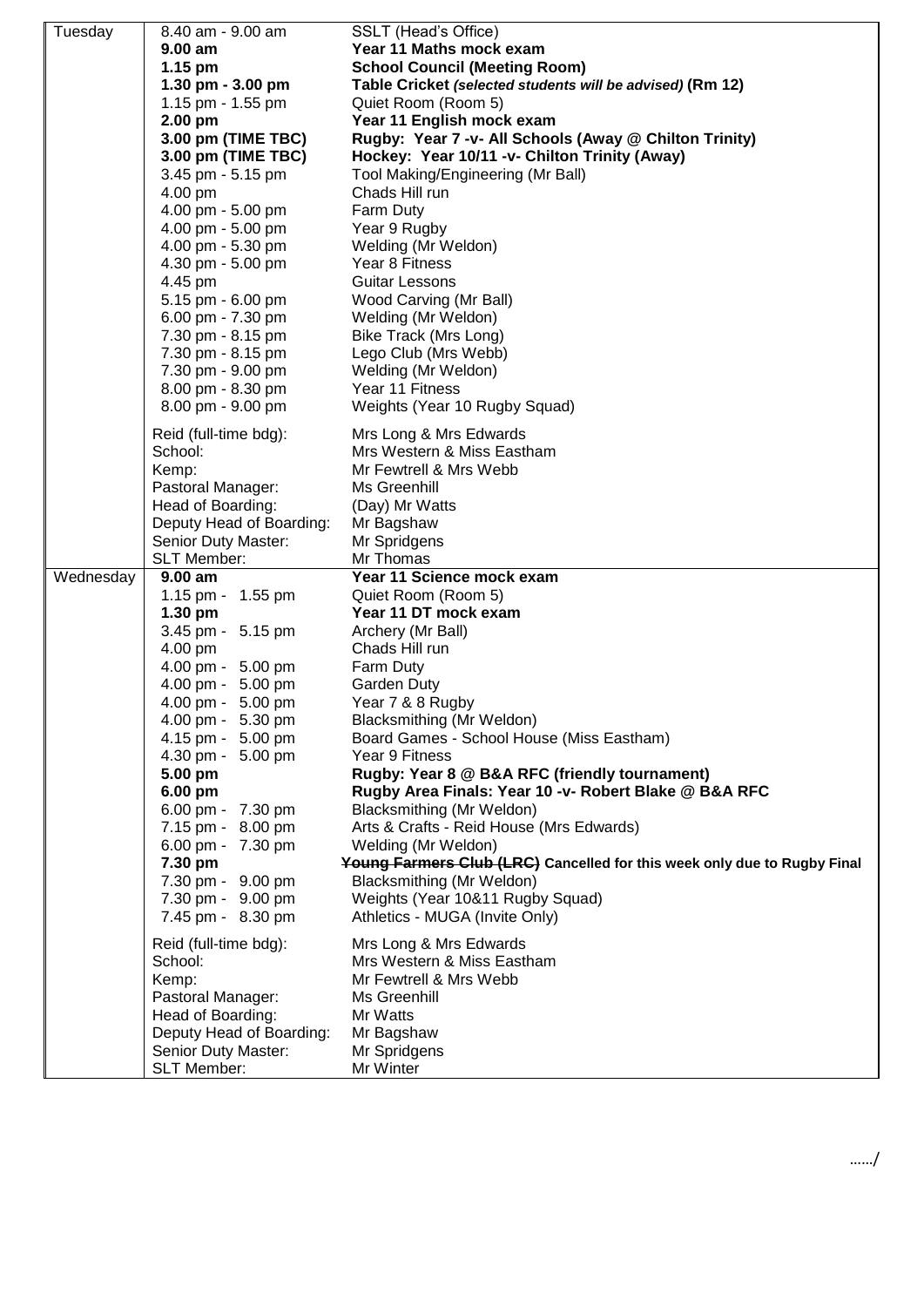| Thursday | $9.00$ am                                | Year 11 History mock exam                                                                    |  |  |
|----------|------------------------------------------|----------------------------------------------------------------------------------------------|--|--|
|          | 1.15 pm - 1.55 pm                        | Quiet Room (Room 5)                                                                          |  |  |
|          | 3.45 pm - 5.15 pm                        | Woodwork (Mr Ball)                                                                           |  |  |
|          | 4.00 pm                                  | Chads Hill run                                                                               |  |  |
|          | 4.00 pm - 4.45 pm                        | RC Racing Cars Club (Mr Simmons)                                                             |  |  |
|          | 4.00 pm - 5.00 pm                        | Farm Duty                                                                                    |  |  |
|          | 4.00 pm - 5.00 pm                        | <b>Garden Duty</b>                                                                           |  |  |
|          | 4.00 pm - 5.00 pm                        | Cooking Club (Mrs Western)                                                                   |  |  |
|          | 4.00 pm - 5.00 pm<br>4.00 pm - 5.00 pm   | Year 11 Rugby                                                                                |  |  |
|          | 4.15 pm - 5.45 pm                        | All Years Hockey - MUGA                                                                      |  |  |
|          | 6.15 pm - 9.00 pm                        | Bike Track (TBC)<br>Army Cadets                                                              |  |  |
|          | 6.15 pm - 7.15 pm                        |                                                                                              |  |  |
|          | 7.30 pm - 8.00 pm                        | Walk & Talk Maths Mock (Hall) (Mr Ashton & Mrs Truman)<br>Basketball - MUGA (Mr Fewtrell)    |  |  |
|          | 7.40 pm - 9.10 pm                        | Circuits (Year 10 & 11 Rugby Squad)                                                          |  |  |
|          | 8.00 pm - 9.00 pm                        | Weights (Invite Only)                                                                        |  |  |
|          |                                          |                                                                                              |  |  |
|          | Reid (full-time bdg):                    | Mrs Long & Mrs Edwards                                                                       |  |  |
|          | School:                                  | Mrs Western & Miss Eastham<br>Mr Fewtrell & Mrs Webb                                         |  |  |
|          | Kemp:<br>Pastoral Manager:               | Ms Greenhill                                                                                 |  |  |
|          | <b>Activities Tutor:</b>                 | Mr Blake                                                                                     |  |  |
|          | Duty Master:                             | Mr Ashton                                                                                    |  |  |
|          | Head of Boarding:                        | Mr Watts                                                                                     |  |  |
|          | Deputy Head of Boarding:                 | Mr Bagshaw                                                                                   |  |  |
|          | Senior Duty Master:                      | Mr Spridgens                                                                                 |  |  |
|          | SLT Member:                              | Mrs Davis                                                                                    |  |  |
| Friday   | 11.15 am                                 | Year 11 English mock exam                                                                    |  |  |
|          | 1.15 pm - 1.55 pm                        | Quiet Room (Room 5)                                                                          |  |  |
|          | 3.45 pm - 4.45 pm                        | X-Box Freeplay - Reid House                                                                  |  |  |
|          | 4.00 pm                                  | Chads Hill run                                                                               |  |  |
|          | 4.00 pm - 5.00 pm                        | Farm Duty                                                                                    |  |  |
|          | 4.00 pm - 5.00 pm                        | <b>Garden Duty</b>                                                                           |  |  |
|          | 4.00 pm                                  | Prep (Optional)                                                                              |  |  |
|          | 4.00 pm                                  | <b>Senior Staff Detention:</b><br>Students will be informed beforehand if it applies to them |  |  |
|          | 4.00 pm - 5.00 pm                        | Weekly Pool Competition with prizes - Kemp House                                             |  |  |
|          | <b>TIME TBC</b>                          | 15+ Cinema Trip, Bridgwater (Max 6 boys) (£7.00) (Mrs Long)                                  |  |  |
|          |                                          |                                                                                              |  |  |
|          | Reid (full-time bdg):                    | Mrs Edwards                                                                                  |  |  |
|          | School:                                  | Mrs Western & Miss Eastham                                                                   |  |  |
|          | Kemp:<br>Pastoral Manager:               | Mr Fewtrell & Mrs Webb                                                                       |  |  |
|          | <b>Activities Tutor:</b>                 | Ms Greenhill (On call overnight)<br>Mr Blake                                                 |  |  |
|          | Head of Boarding:                        | Mr Watts (On call overnight)                                                                 |  |  |
|          |                                          |                                                                                              |  |  |
|          |                                          |                                                                                              |  |  |
|          | Deputy Head of Boarding:                 | Mr Bagshaw                                                                                   |  |  |
| Saturday | Senior Duty Master:<br>9.00 am - 1.00 pm | Mr Spridgens                                                                                 |  |  |
|          | 3.00 pm                                  | South-west Carting, Cheddar (£35.00)<br>Chads Hill run                                       |  |  |
|          |                                          |                                                                                              |  |  |
|          | Reid (full-time bdg):                    | Mrs Long                                                                                     |  |  |
|          | Weekend Support:                         | Ms Greenhill                                                                                 |  |  |
|          | <b>Support Staff:</b>                    | Mr Collier                                                                                   |  |  |
|          | Senior Duty Master:<br>Matron:           | Mr Spridgens (Overnight duty)                                                                |  |  |
|          | SLT Member:                              | 8.30 am - 10.00 pm<br>Mr Watts (on call) Premises Emergency Contact: Mr Western              |  |  |
| Sunday   | 12.00 pm - 5.00 pm                       | Christmas Shopping, Clarks Village (£3.00) (Ms Greenhill)                                    |  |  |
|          | 3.00 pm                                  | Chads Hill run                                                                               |  |  |
|          |                                          |                                                                                              |  |  |
|          | Reid (full-time bdg):<br>School:         | Mrs Long                                                                                     |  |  |
|          |                                          | (From 6.00 pm) Mrs Western                                                                   |  |  |
|          | Kemp:<br>Weekend Support:                | (From 6.00 pm) Mr Fewtrell<br>Ms Greenhill                                                   |  |  |
|          | Sunday Duty:                             | Ms Warren                                                                                    |  |  |
|          | Deputy Head of Boarding:                 | (From 6.00 pm) Mr Bagshaw                                                                    |  |  |
|          | Senior Duty Master:<br>SLT Member:       | Mr Spridgens (overnight duty)<br>Mr Watts (on call)                                          |  |  |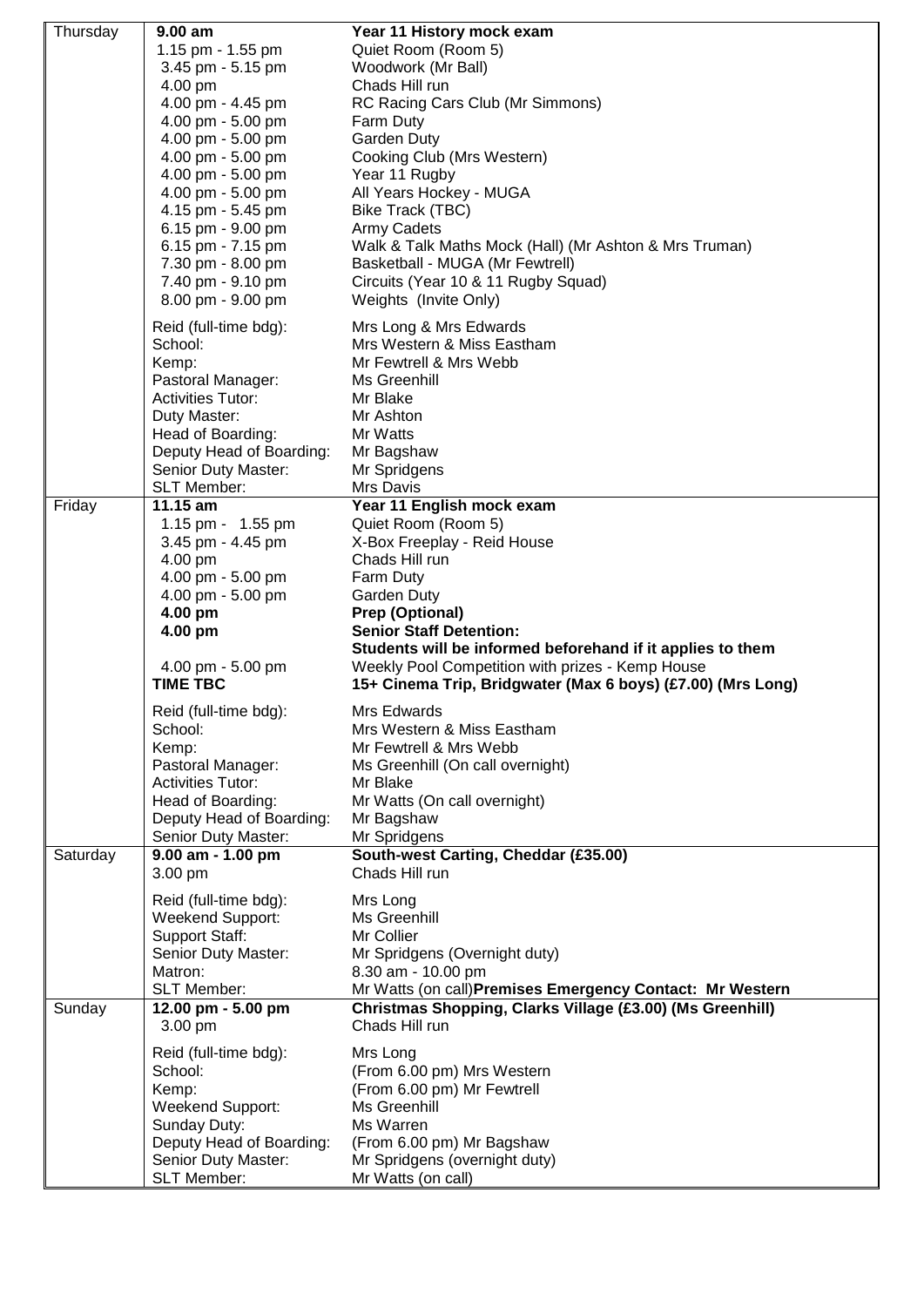| YEAR 11 MOCK EXAM TIMETABLE : Second Week - 03.12.18 |                           |                          |                                |                          |                          |
|------------------------------------------------------|---------------------------|--------------------------|--------------------------------|--------------------------|--------------------------|
| Week 1                                               | Mon                       | <b>Tues</b>              | Weds                           | Thurs                    | Fri                      |
|                                                      | 3 <sup>rd</sup>           | 4 <sup>th</sup>          | 5 <sup>th</sup>                | 6 <sup>th</sup>          | 7 <sup>th</sup>          |
| Period 1                                             |                           | Start 9.00am             | Start 9.00am                   | Start 9.00am             |                          |
|                                                      |                           | Maths                    | <b>Science</b>                 | <b>History</b>           |                          |
|                                                      |                           | 1 hour 30mins            | 1 hour Physics                 | 1 hour 15mins            |                          |
|                                                      |                           | +23mins<br>1 hour 53mins | $+15$ mins<br>1 hour Chemistry | +19mins<br>1 hour 34mins |                          |
|                                                      |                           |                          | +15mins                        |                          |                          |
| Period 2                                             |                           |                          |                                |                          |                          |
| <b>Break</b>                                         |                           |                          |                                |                          |                          |
| Period 3                                             | Start 11.00am             |                          |                                |                          | Start                    |
|                                                      | <b>Business</b>           |                          |                                |                          | 11.15am                  |
|                                                      | studies                   |                          |                                |                          | English                  |
| Period 4                                             | 1 hour 30mins             |                          |                                |                          | 1 hour 45mins<br>+25mins |
|                                                      | +23mins<br>1 hour 53 mins |                          |                                |                          | 2hours 11mins            |
|                                                      |                           |                          |                                |                          |                          |
|                                                      | Landbased                 |                          |                                |                          | Lit p1                   |
|                                                      | 2 hours                   |                          |                                |                          |                          |
|                                                      | (LLW)                     |                          |                                |                          | Late lunch               |
|                                                      |                           |                          |                                |                          | for some                 |
|                                                      |                           |                          |                                |                          | that use                 |
|                                                      |                           |                          |                                |                          | their extra              |
| Lunch                                                | Early lunch 1.00pm        |                          | Early lunch 12.45pm            |                          | time                     |
| Period 5                                             |                           |                          |                                |                          |                          |
| Period 6                                             | Start 1.45pm              | Start 2.00pm             | Start 1.30pm                   |                          |                          |
|                                                      | English                   | <b>ICT</b>               | DT                             |                          |                          |
|                                                      | 1 hour 45mins<br>+25mins  | 1 hour 15mins<br>+19mins | 2 hours<br>+30mins             |                          |                          |
|                                                      | 2hours 11mins             | 1 hour 34mins            | 2hours 30mins                  |                          |                          |
|                                                      |                           | <b>PE</b>                |                                |                          |                          |
|                                                      | Lang P1                   | 1 hour                   |                                |                          |                          |
|                                                      |                           | +15mins                  |                                |                          |                          |
|                                                      |                           | 1 hour 15mins            |                                |                          |                          |
|                                                      |                           | Landbased                |                                |                          |                          |
|                                                      |                           | 2 hours<br>(KMS & RW)    |                                |                          |                          |